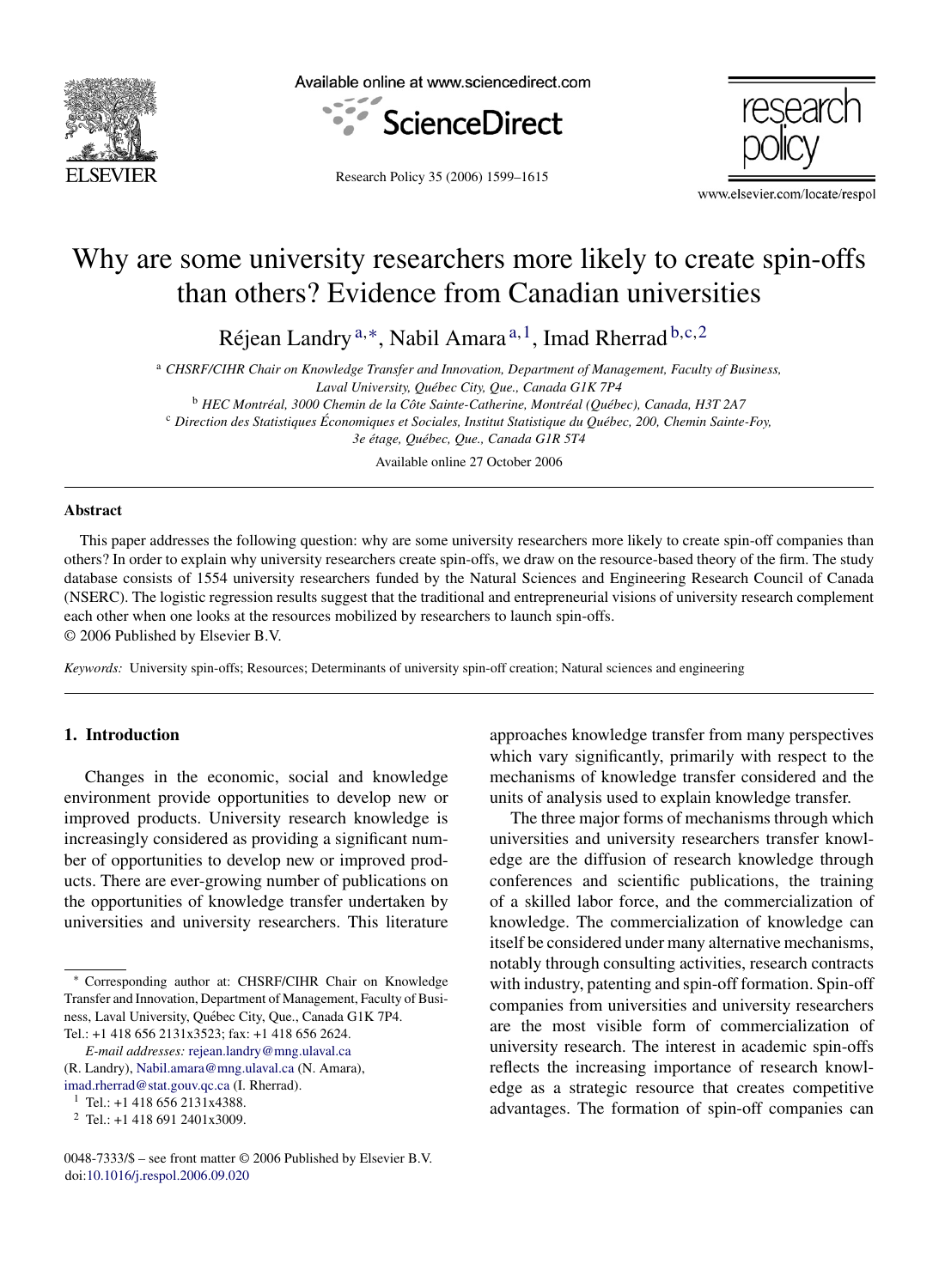also be considered as the flagship of the commercialization of university research as well as a tangible implementation of the entrepreneurial vision of university research ([Fontes, 2003; Clarysse and Moray, 2004;](#page--1-0) [Chiesa and Piccaluga, 2000; Jones-Evans and Magnus,](#page--1-0) [1998; Roberts, 1991; Carayannis et al., 1998; Smilor](#page--1-0) [et al., 1990; Shane, 2004; O'Shea et al., 2005\).](#page--1-0) Prior studies have contributed to advancing significantly our understanding of university spin-offs. However, while a vast majority of these studies focus on universities as their unit of analysis, very few studies pay attention to resources controlled by individual researchers. Moreover, studies using the individual researchers as their unit of analysis are frequently limited to faculty members in life sciences or in medical schools. To our knowledge, no studies have focused on faculty members from a large variety of research fields and universities of different status. The aim of this paper is to address these shortcomings by investigating the following question: why are some university researchers more likely to create spin-off companies than others? This paper contributes to advancing our knowledge on the determinants of university spin-offs by focusing on the resources accessible to individual researchers of many different research fields operating in various types of universities.

The rest of the paper is structured as follows. In the next section, we present the studies and the empirical findings on the determinants of university spin-offs. Then we examine empirically the determinants that may influence the decision of Canadian researchers to launch spin-offs. Finally, the implications of the empirical findings are discussed in the last section of the paper.

#### **2. Literature review**

## *2.1. Prior theoretical and empirical studies of university spin-offs*

## *2.1.1. Units of analysis*

Empirical studies on the determinants of university spin-off creation tend to use either macro units of analysis such as the university, or micro units of analysis, such as the individual researchers ([Di Gregorio and Shane,](#page--1-0) [2003\).](#page--1-0) Studies based on the university as the unit of analysis tend to focus on the impact of university policies on spin-off formation ([Roberts and Malone, 1996;](#page--1-0) [Degroof and Roberts, 2004; Di Gregorio and Shane,](#page--1-0) [2003; O'Shea et al., 2005; Lockett et al., 2003; Lockett](#page--1-0) [and Wright, 2004; Nerkar and Shane, 2003\).](#page--1-0)

Empirical studies based on the individual researcher as the unit of analysis examine the propensity of individual faculty members to create spin-offs using characteristics of resources of the researchers ([Levin and Stephan,](#page--1-0) [1991; Shane and Khurana, 2003; Roberts, 1991; Zucker](#page--1-0) [et al., 1998\) a](#page--1-0)nd characteristics of their research projects and research findings ([Shane, 2001\)](#page--1-0) as predictors of spin-off formation. This paper aims to contribute to the advancement of knowledge by using the individual researcher as the unit of analysis in order to focus attention on resources and other factors that are closer to the individual researcher than the macro-level factors of explanation. Such a unit of analysis is especially appropriate to take into account the impact of the knowledge and skills of the founders of the spin-offs. Furthermore, using the individual researcher as the unit of analysis is also appropriate to better understand the co-existence of the traditional and entrepreneurial visions of university research.

## *2.1.2. A process view of spin-off formation*

Prior studies on the formation of spin-offs view these as involving discrete decisions. [Ndonzuau et al. \(2002\)](#page--1-0) claim that the formation of spin-offs needs to be understood as part of multi-stage processes. Based on their data analysis, they suggest modeling the spin-off process as a four-stage process defined as follows: Stage 1: "to generate business ideas from research"; Stage 2: "to finalize new venture projects out of projects"; Stage 3: "to launch spin-off firms from projects"; Stage 4: "to strengthen the creation of economic value by spin-off firms". This study focuses its attention on Stage 3 regarding the launching of spin-off firms. To collect the data on this stage, we asked individual researchers to indicate whether or not they had ever attempted personally, or their university on their behalf had attempted, to create a spin-off firm from the results of their research. This question aimed at collecting data regarding the individual initiatives over and beyond the university TTO official records. Such a research strategy provides a more complete picture of spin-off formation than a strategy limited to the number of spin-off firms created through the university TTOs. Using such a strategy enables us to overcome the fact that many university researchers do not report their commercial activities to their TTOs.

## *2.1.3. Samples*

A large number of studies on spin-off formation are based on the AUTM surveys, consequently focusing on the university TTOs as their unit of analysis. Many other studies are based on samples of the elite research universities (see [Siegel and Phan, 2004,](#page--1-0) for a review). Some of these studies use the university TTO as their unit of analysis and a smaller number use the individual researcher as their unit of analysis. Most of the studies